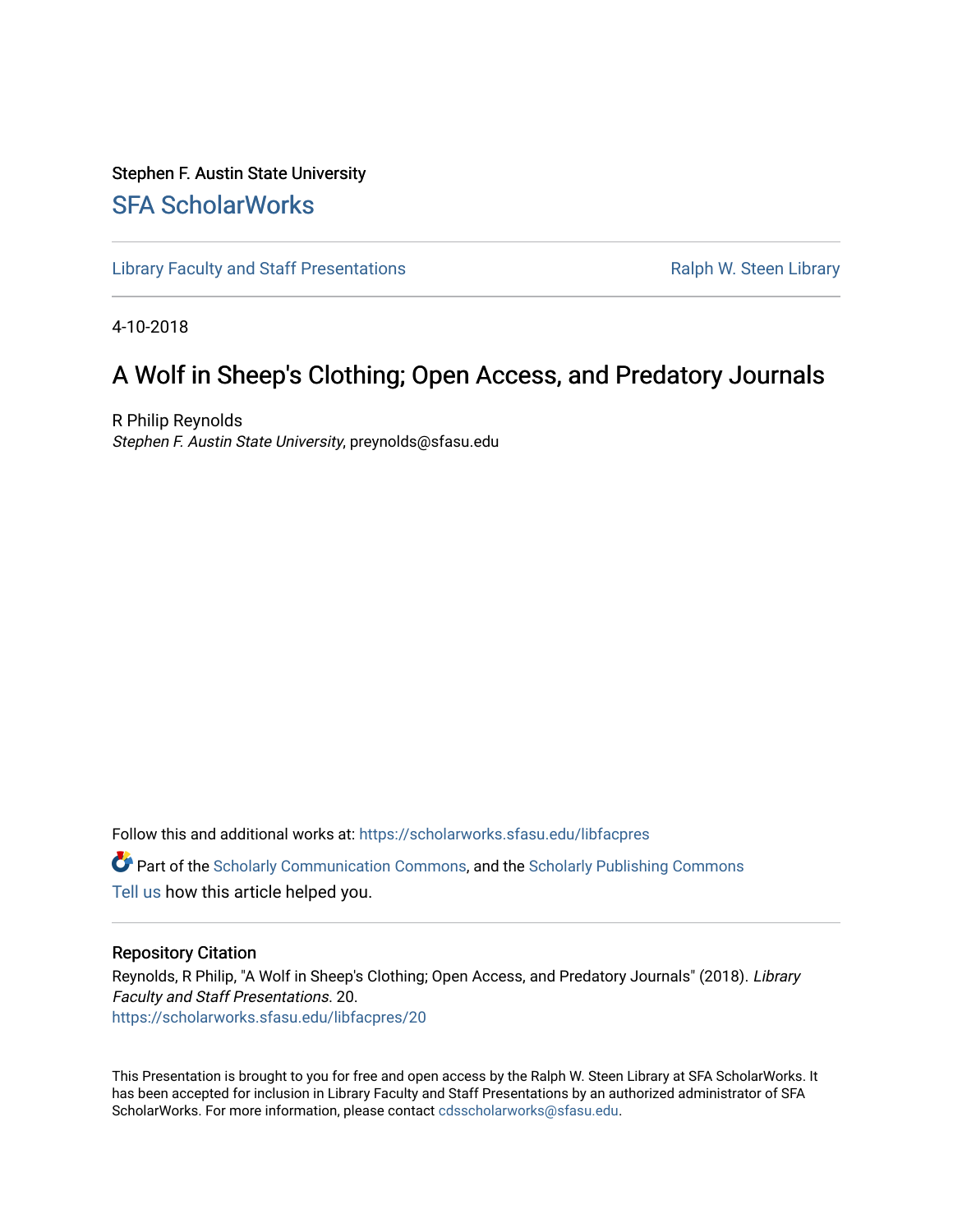# A Wolf in Sheep's Clothing Open Access, and Predatory Journals

R Philip Reynolds Scholarly Communications Librarian Ralph W. Steen Library April 10, 2018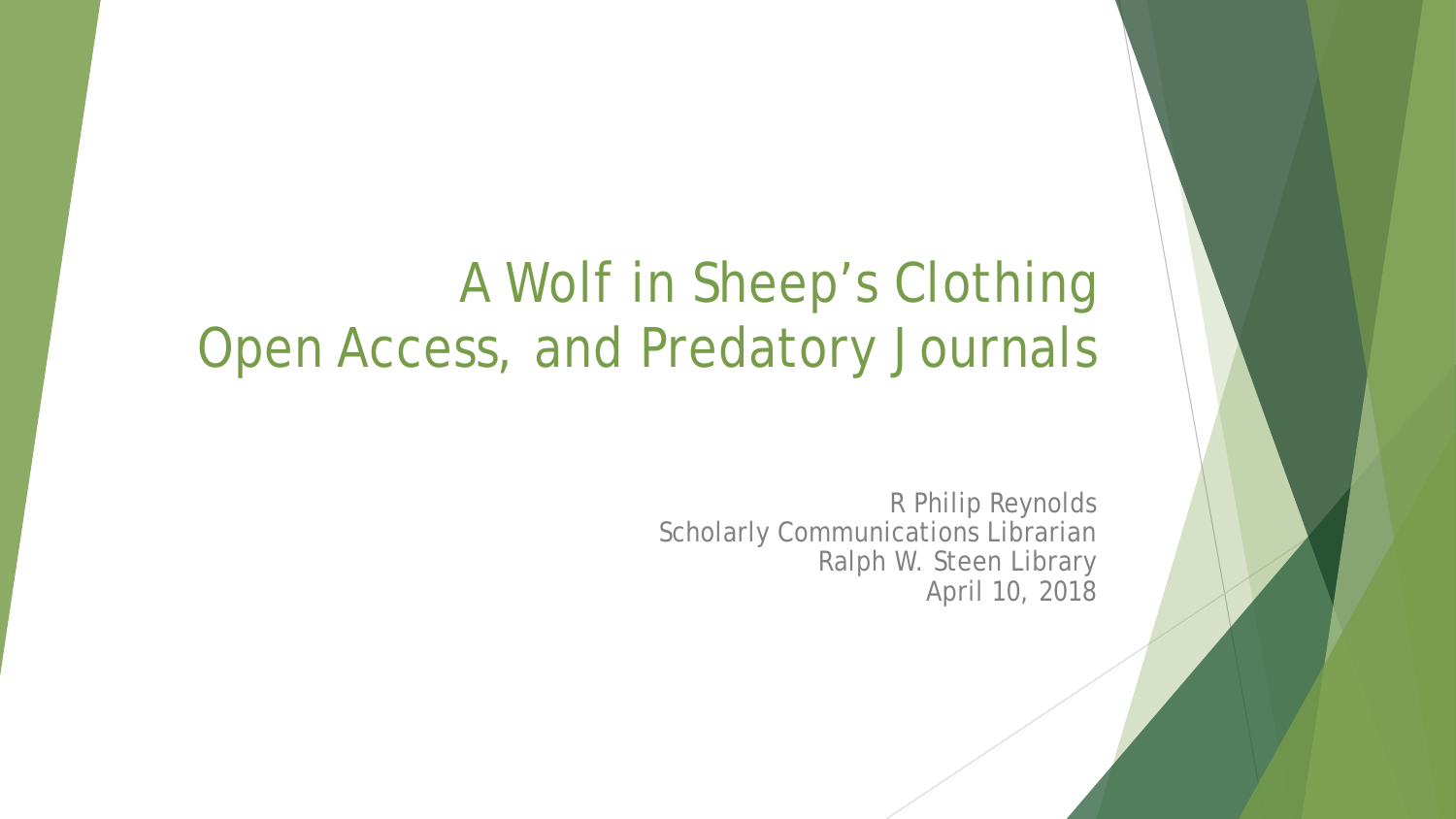## Open Access Defined

Open access (OA) literature is digital, online, free of charge, and free of most copyright and licensing restrictions.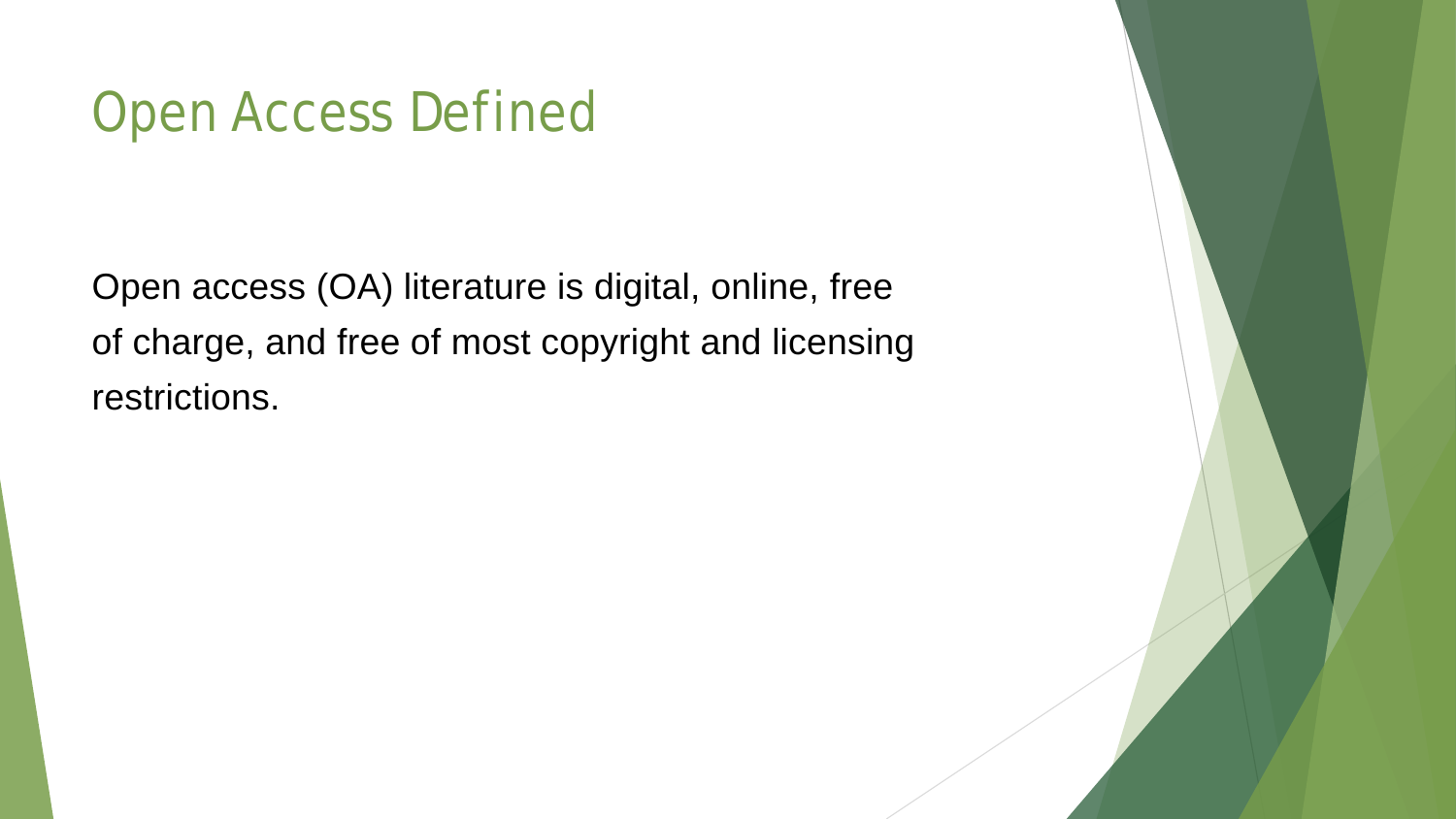# Green OA and ScholarWorks

- Green OA is free of charges
- ▶ ~86% of journals allow Green OA pre-prints
- Green OA enables authors to choose where they want to publish
- ScholarWorks emphasizes Green OA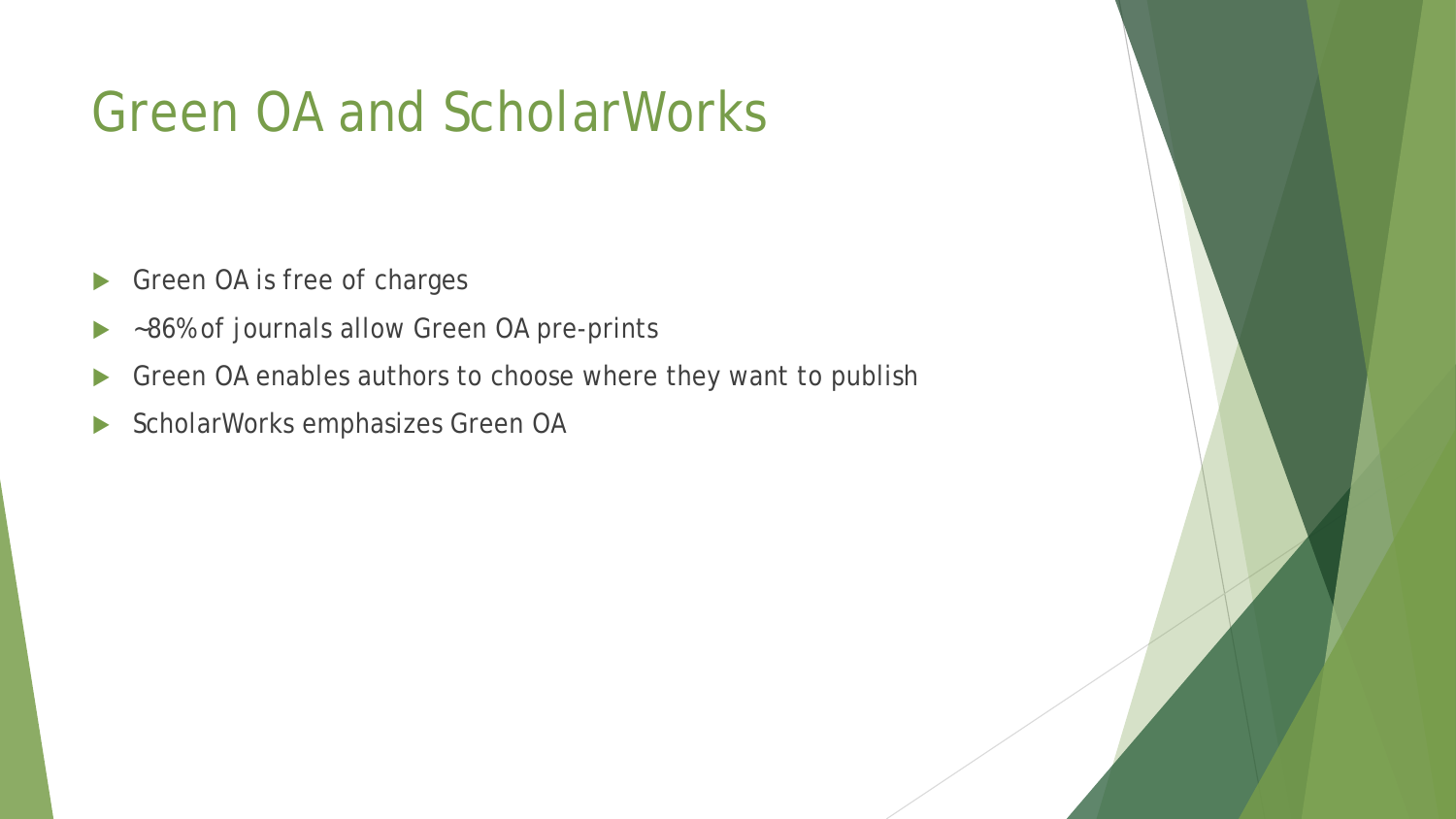# Gold OA

- Gold OA fees
- **Legitimate journals**
- Increasing in Impact
- PLOS <https://www.plos.org/>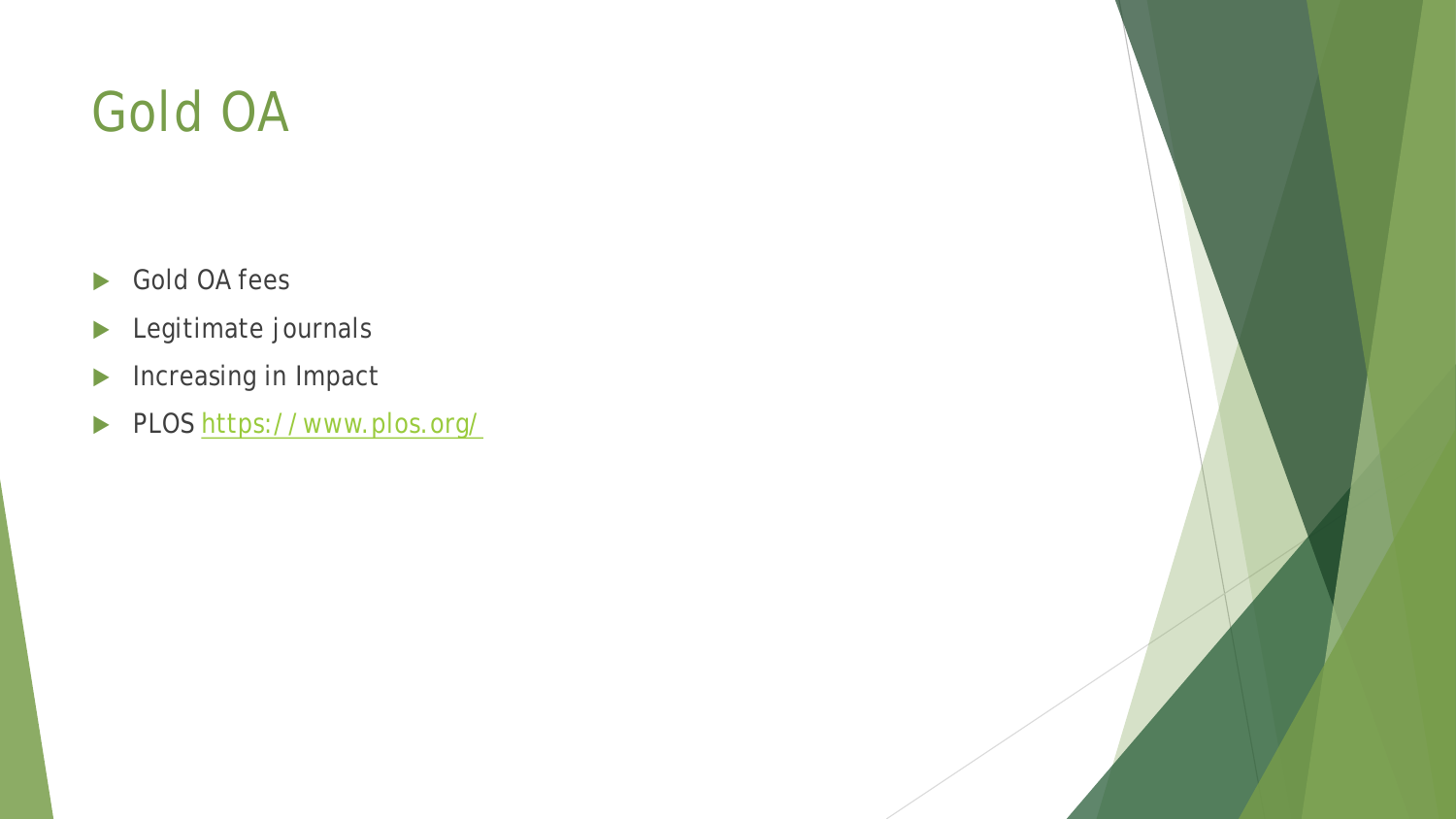# Predatory Publishers & Journals

- Not legitimate journals
- Are getting better and better at hiding
- Prey on authors who need to publish or perish
- $\blacktriangleright$  How to spot the crooks
	- **Language**
	- $\blacktriangleright$  Promises
	- **Processes**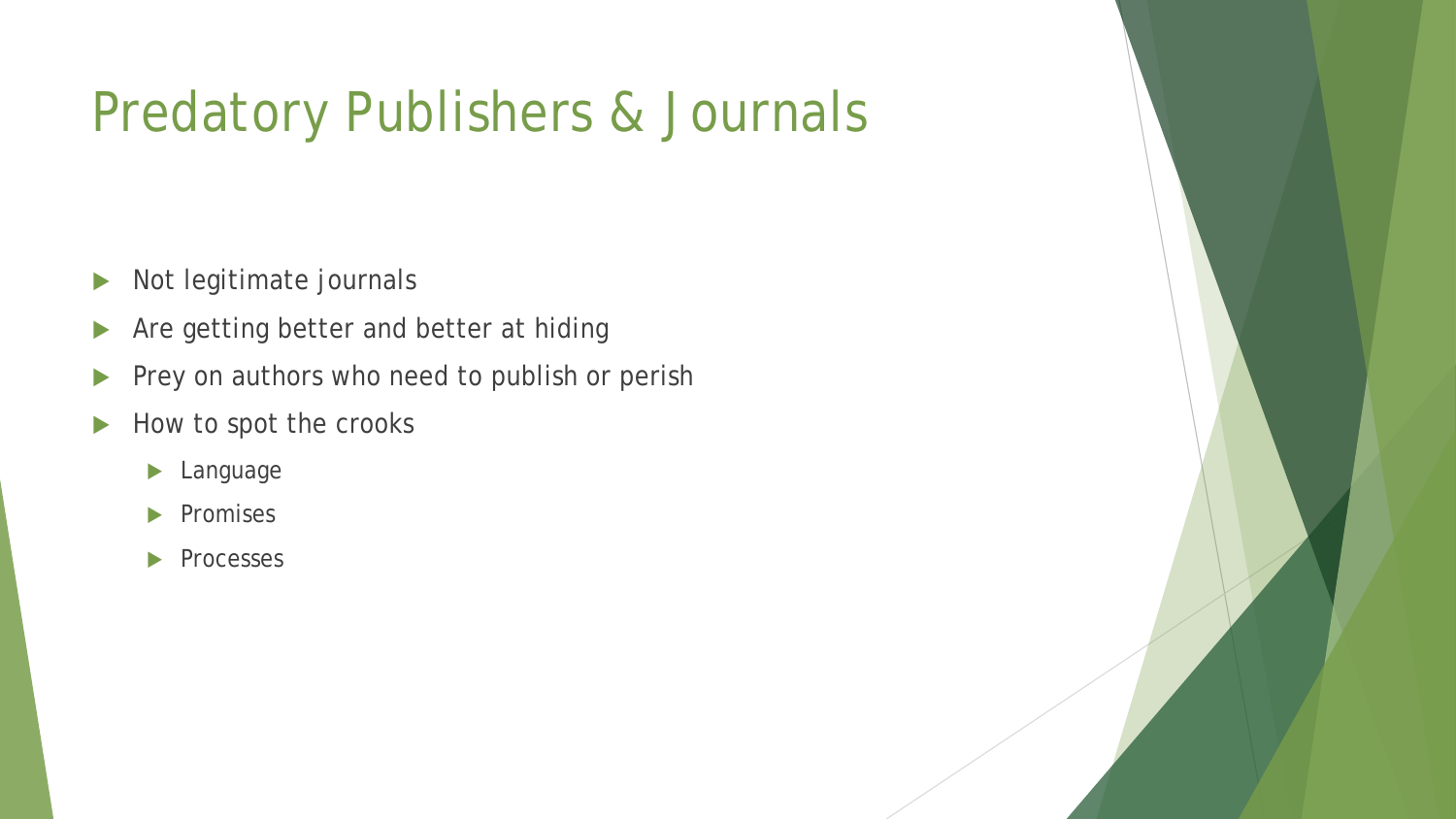## Language

- Spam requests
- The website (or email) contains spelling or grammar errors
- The homepage language overtly targets authors <http://www.sciencepublishinggroup.com/home/index>
- ▶ Something doesn't add up (American Journal of....) <http://www.sciencepublishinggroup.com/journal/index?journalid=655>
- Images are distorted/fuzzy, intended to look like something they are not, or which are unauthorized <http://www.sciencepublishinggroup.com/journal/index?journalid=655>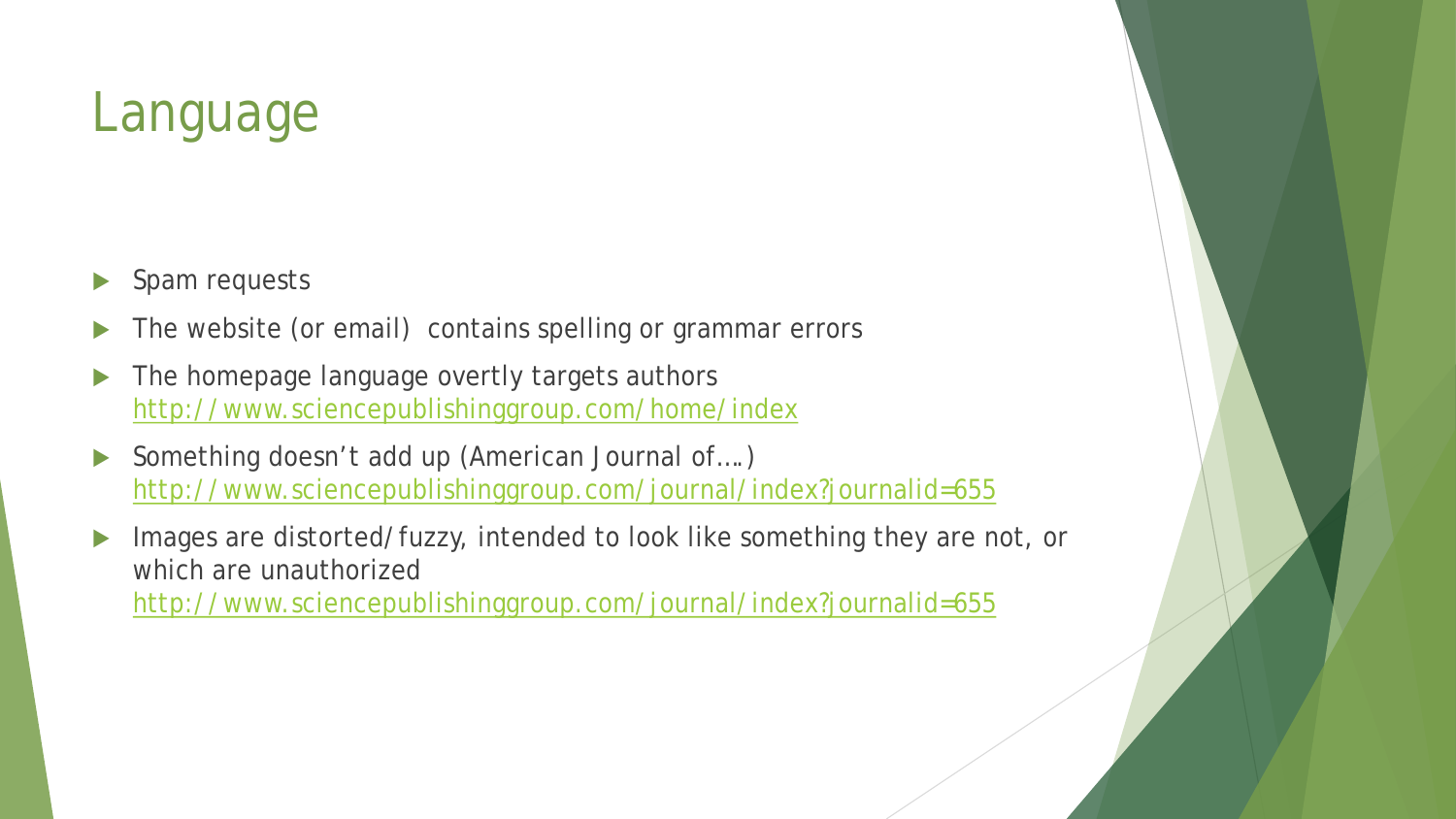## Promises

- **Rapid publication is promised**
- The Article processing/publication charge is very low (e.g., < \$150 USD)
- **Demonstrangery Journals claiming to be open access either retain copyright of published** research or fail to mention copyright
- The Index Copernicus Value is promoted on the website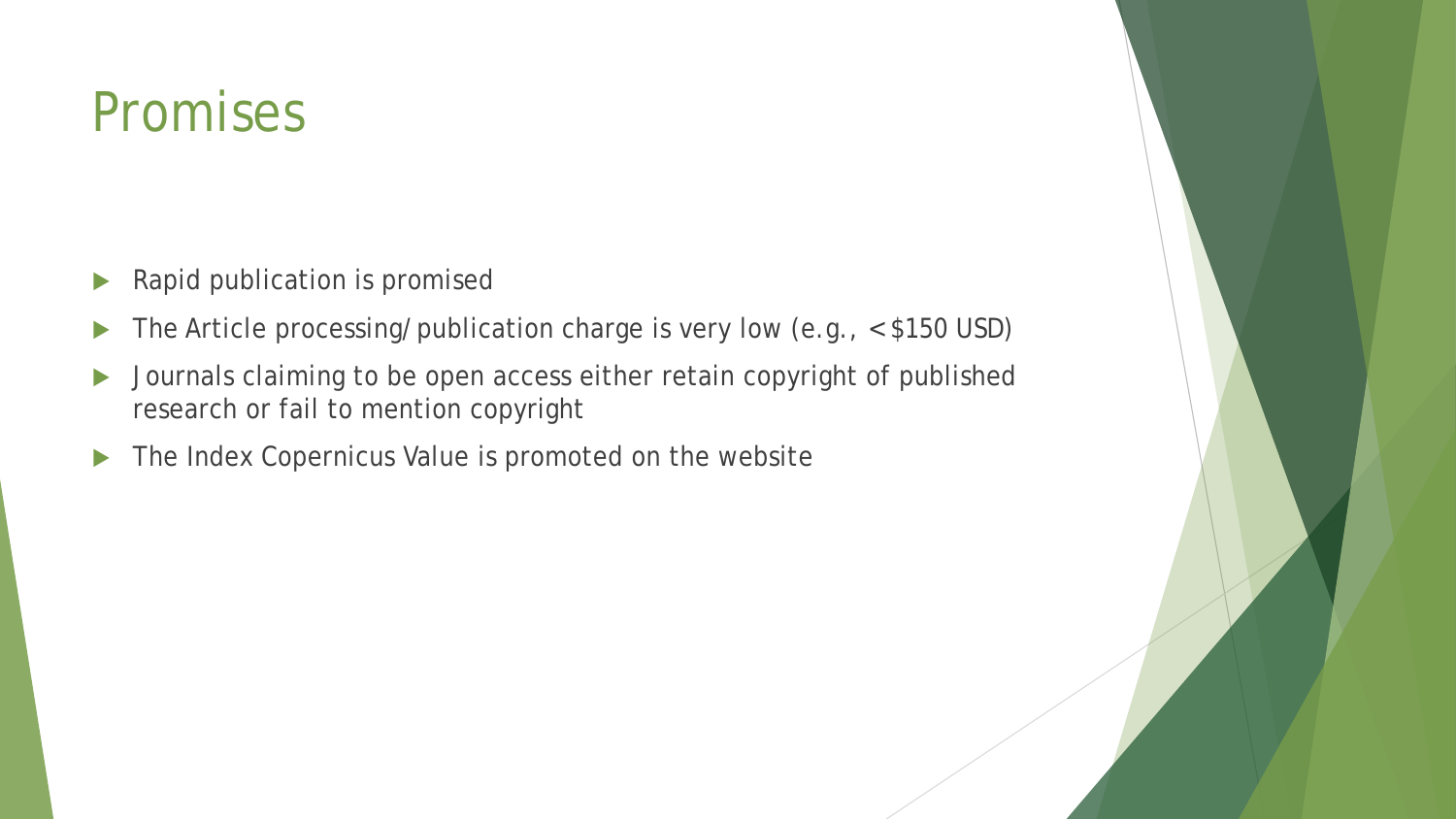#### Processes

- Description of the manuscript handling process is lacking
- Manuscripts are requested to be submitted via non-professional and nonjournal affiliated email
- ▶ There is no retraction policy
- Information on whether and how journal content will be digitally preserved is absent
- The contact email address is non-professional and non-journal affiliated (e.g., @gmail.com or @yahoo.com)